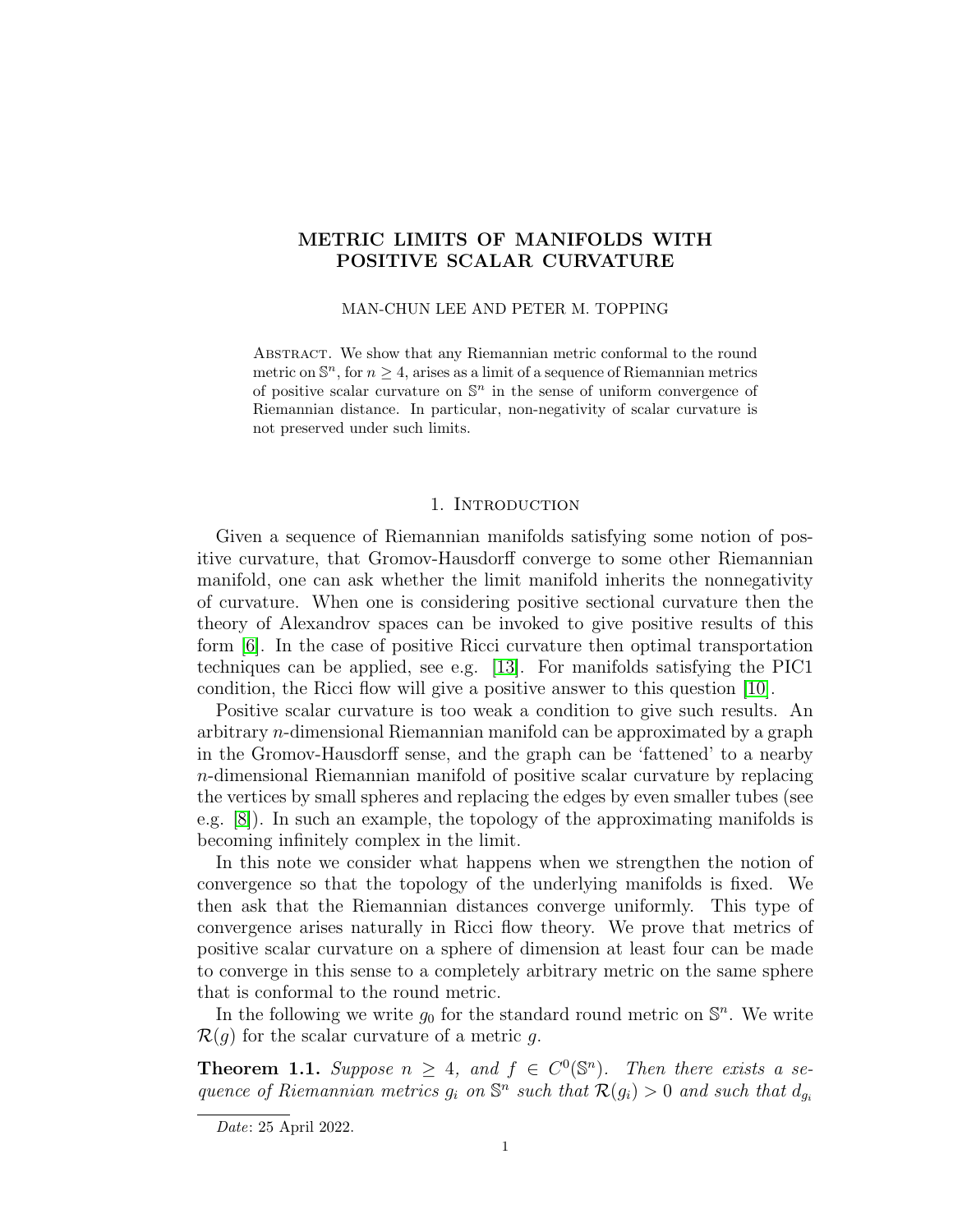converges uniformly on  $\mathbb{S}^n \times \mathbb{S}^n$  to the Riemannian distance  $d_f$  of the metric  $e^{2f}g_0$ . In particular,  $(\mathbb{S}^n,d_{g_i})$  converges to  $(\mathbb{S}^n,d_f)$  in the Gromov-Hausdorff sense as  $i \to \infty$  with the same underlying manifold  $\mathbb{S}^n$  for each i. Moreover, there exists  $C < \infty$  such that

$$
\frac{g_0}{C} \le g_i \le Cg_0
$$

on  $\mathbb{S}^n$  for all *i*.

Clearly, for some choices of conformal factor f the scalar curvature of  $e^{2f}g_0$ will fail to be everywhere nonnegative.

It may be worth stressing that in the theorem we are considering  $C^0$  convergence of the Riemannian distance and not the stronger notion of  $C^0$  convergence of the Riemannian metric. In the latter case Gromov and Bamler [\[7,](#page-12-4) [1\]](#page-12-5) showed that nonnegativity of scalar curvature would be inherited by the limit; see also [\[5\]](#page-12-6).

In order to construct the approximating metrics  $g_i$ , we will take a tightly packed collection of great circles in the sphere and carefully shrink the metrics along the great circles to be more like they would be on the desired limit metric  $e^{2f}g_0$ , without breaking the positive scalar curvature. Given two points in an approximating  $(\mathbb{S}^n, g_i)$ , an almost-minimising path can then be constructed that makes many short trips along different great circles, broadly following the path of a minimising geodesic within  $(\mathbb{S}^n, e^{2f}g_0)$ . The shrinking process along great circles will be described in Section [2.](#page-2-0)

The same techniques will yield the following analogue on the torus. This time  $g_0$  is any flat metric on  $T^n$ .

<span id="page-1-0"></span>**Theorem 1.2.** Suppose  $n \geq 4$ , and  $f \in C^{0}(T^{n})$ . Then there exists a sequence of Riemannian metrics  $g_i$  on  $T^n$  such that  $\mathcal{R}(g_i) > -\frac{1}{i}$  $\frac{1}{i}$  and such that  $d_{g_i}$ converges uniformly on  $T^n \times T^n$  to the Riemannian distance  $d_f$  of the metric  $e^{2f}g_0$ . The metrics  $g_i$  are uniformly equivalent to  $g_0$  in the sense that for some  $C < \infty$  we have  $\frac{g_0}{C} \leq g_i \leq Cg_0$  for all i.

In particular, the limit need not be the flat metric as it would have to be for even stronger notions of convergence of  $g_i$ ; see [\[5,](#page-12-6) [1,](#page-12-5) [7\]](#page-12-4). We will summarise the changes required to prove Theorem [1.2](#page-1-0) in Section [4.](#page-10-0)

*Remark* [1.1](#page-0-0). Because the metrics  $g_i$  in Theorems 1.1 and [1.2](#page-1-0) are uniformly bi-Lipschitz, it follows from [\[11,](#page-12-7) Theorem A.1] that  $g_i$  also converges to  $e^{2f}g_0$ in the intrinsic flat sense.

Theorems [1.1](#page-0-0) and [1.2](#page-1-0) require the dimension of the manifold to be at least four in order to shrink the metric in a given direction while preserving the scalar curvature lower bound. This begs the question of what happens in three dimensions. In contrast to Theorem [1.1](#page-0-0) we have:

<span id="page-1-1"></span>Question 1.1. Suppose  $g_i$  is a sequence of smooth metrics with  $\mathcal{R}(g_i) \geq 0$  on a three-dimensional manifold  $M^3$ , such that  $d_{g_i}$  converges uniformly on  $M \times M$ to  $d_{g_0}$ , where  $g_0$  is another smooth metric on M. Is it true that  $\mathcal{R}(g_0) \geq 0$ ?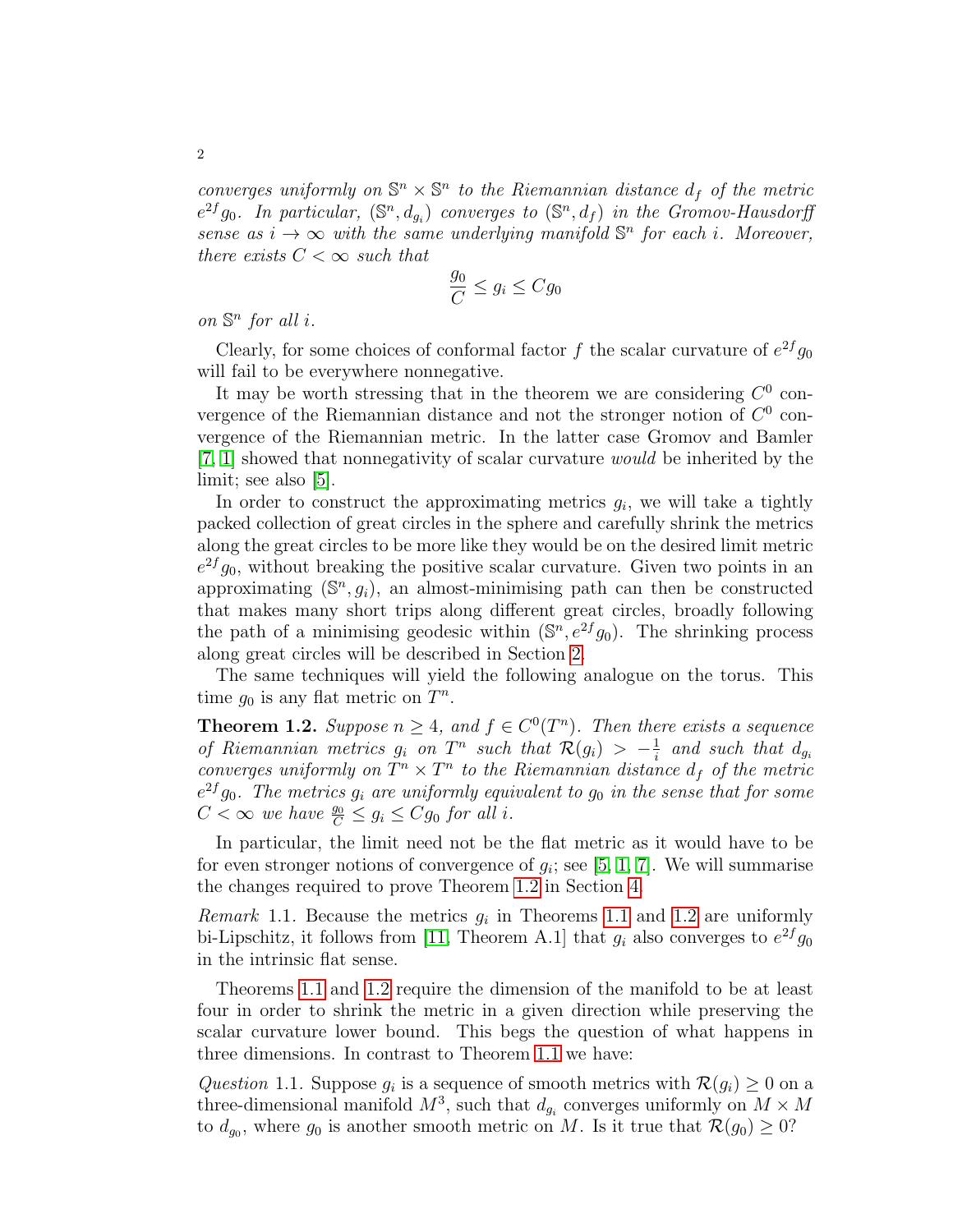As mentioned above, if the notion of metric convergence is weakened to allow the topology to change then non-negative scalar curvature is not preserved even in three dimensions. Further results in the case that the topology is allowed to vary can be found in the work of Basilio-Sormani [\[4\]](#page-12-8), Basilio-Dodziuk-Sormani [\[2\]](#page-12-9) and Basilio-Kazaras-Sormani [\[3\]](#page-12-10). For a large number of other questions and problems concerning the issues addressed by Question [1.1,](#page-1-1) see [\[8\]](#page-12-3) and [\[12\]](#page-12-11).

Acknowledgements: The authors would like to thank Brian Allen, Christina Sormani and Misha Gromov for useful comments. PT was supported by EP-SRC grant EP/T019824/1.

### 2. The building block

<span id="page-2-0"></span>The essential building block used in the proof of Theorem [1.1](#page-0-0) is the following:

<span id="page-2-1"></span>**Lemma 2.1.** Suppose  $n \geq 4$ , C is a great circle in  $(\mathbb{S}^n, g_0)$ ,  $R \in (0, \frac{1}{100})$ , and write  $C_R$  for the R-tubular neighbourhood of C. Suppose  $f \in C^{\infty}(\mathbb{S}^n)$  with  $f \leq -1$ , and define  $\bar{f} = \max(-f)$ , so that  $f \in [-\bar{f}, -1]$ . Then for each  $\varepsilon \in (0,1)$  we can find a new smooth Riemannian metric g on  $\mathbb{S}^n$  with the properties that

- (1)  $\mathcal{R}(q) > 0$
- (2)  $g = g_0$  outside  $\mathcal{C}_R$
- (3)  $g \leq (1+\varepsilon)g_0$  throughout  $\mathbb{S}^n$
- (4)  $e^{2f}g_0 \leq (1+\varepsilon)g$ , and in particular  $e^{-2\bar{f}}g_0 \leq (1+\varepsilon)g$
- (5) The metrics on C induced by restricting  $e^{2f}g_0$  and g are equal. That is, they agree on the length of the vector  $\partial_s$ .

The lemma tells us that we can pull the great circle  $\mathcal C$  tight so that distances along it are reduced to what they would be with respect to the shrunk metric  $e^{2f}g_0$ , without breaking the positive scalar curvature, and without changing the metric far from  $\mathcal{C}$ . This builds on a construction of the first author, Naber and Neumayer in [\[9\]](#page-12-12).

Proof of Lemma [2.1.](#page-2-1) We begin by showing how the standard round metric on  $\mathbb{S}^n$  can be scarred along the great circle  $\mathcal{C}$  by pulling out a mountain ridge that is not very high or steep, but has very positive curvature along the top of the ridge. This high curvature will allow us to substantially shrink the metric along the ridge without destroying the positive scalar curvature.

We will treat the sphere  $\mathbb{S}^n$  as a doubly warped product manifold: Consider

<span id="page-2-2"></span>
$$
(r, x, y) \mapsto (x \cdot \sin r, y \cdot \cos r) \in \mathbb{S}^n \subset \mathbb{R}^{n+1},
$$

where  $r \in (0, \frac{\pi}{2})$  $(\frac{\pi}{2})$ ,  $x \in \mathbb{S}^{n-2} \subset \mathbb{R}^{n-1}$  and  $y \in \mathbb{S}^1 \subset \mathbb{R}^2$ . In these coordinates, the spherical metric  $g_0$  can be represented by

(2.1) 
$$
g_0 = dr^2 + \sin^2 r \cdot h_{\mathbb{S}^{n-2}} + \cos^2 r \cdot ds^2
$$

where we write  $h_{\mathbb{S}^{n-2}}$  to denote the spherical metric on  $\mathbb{S}^{n-2}$ .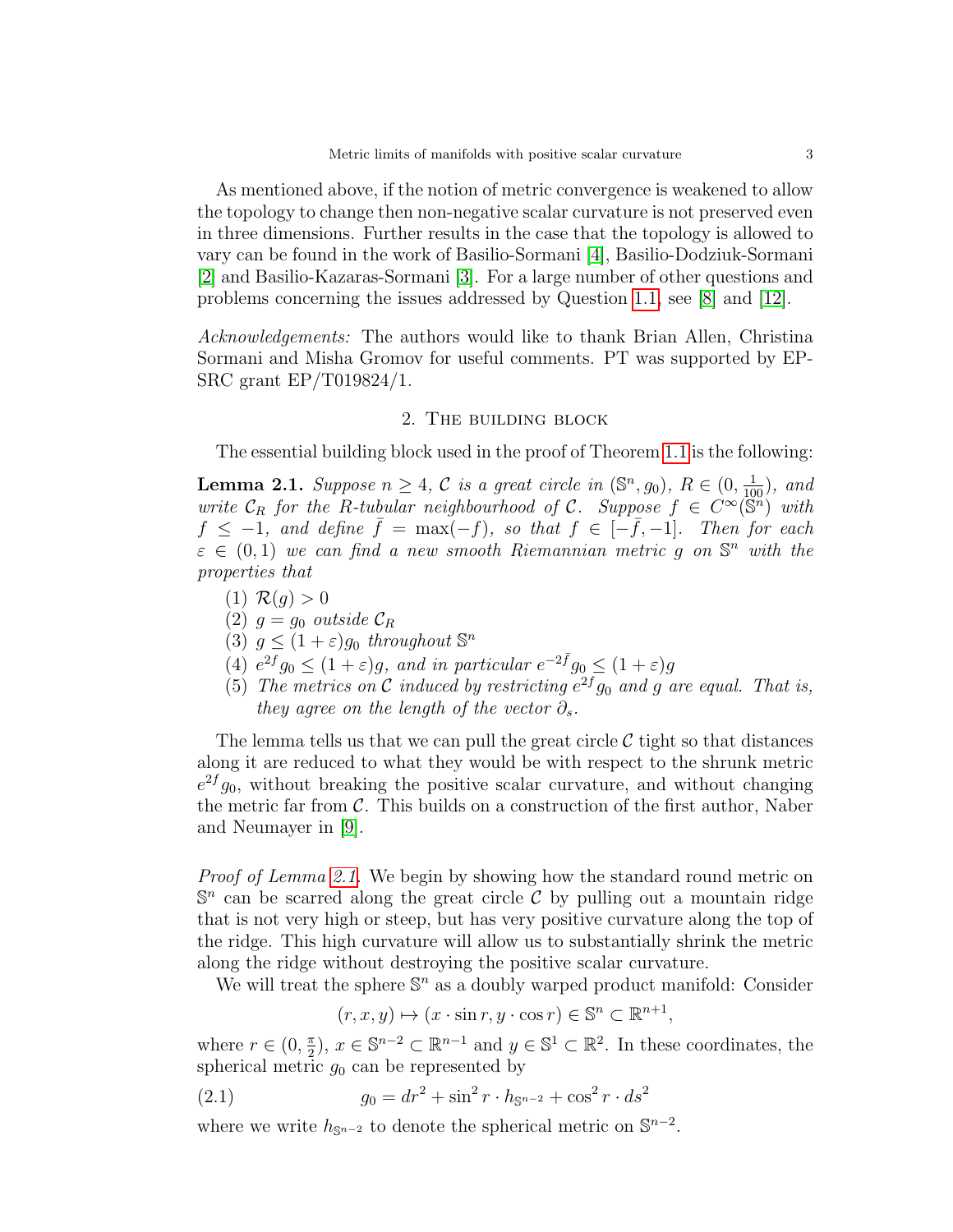

<span id="page-3-0"></span>FIGURE 1. Graph of the warping function  $\alpha(r)$ 

We would like now to modify the round metric in a tubular neighbourhood of the great circle  $\{r = 0\}$ . We will adjust it within the region where  $r \leq R$ . It suffices to prove the lemma for any smaller  $R > 0$  than given, so we take the opportunity to appeal to the uniform continuity of  $f$  and reduce  $R$  so that

(2.2) 
$$
d_{g_0}(x, y) \le R \quad \text{implies} \quad |f(x) - f(y)| \le \frac{1}{2} \log(1 + \varepsilon).
$$

<span id="page-3-3"></span><span id="page-3-2"></span>The modified metric will take the form

(2.3) 
$$
g = \frac{dr^2}{\alpha(r)} + \sin^2 r \cdot h_{\mathbb{S}^{n-2}} + e^{2\beta(s,r)} \cdot ds^2.
$$

The (smooth) function  $\alpha(r)$  is illustrated in Figure [1.](#page-3-0) The functions  $\alpha$  and  $\beta$ are specified and constrained as follows. Define

(2.4) 
$$
\hat{\alpha} = \max\{\frac{3}{4}, 1 - \frac{\varepsilon}{2}, 1 - \frac{R^2}{5}\} < 1.
$$

For  $\epsilon_0 \in (0, R/2)$  to be chosen later, we divide the interval  $[0, R]$  into three zones and insist on the following properties:

- <span id="page-3-1"></span>(1) Zone 1: For  $r \in [0, \epsilon_0]$  we ask that  $\alpha(r) \equiv 1$  for  $r \in [0, \epsilon_0/2]$ , and  $\alpha_r \leq 0$ . We ask that  $\beta_r \equiv 0$  throughout zone 1.
- (2) Zone 2: For  $r \in [\epsilon_0, R/2]$  we ask that  $\alpha \equiv \hat{\alpha}$ .
- (3) Zone 3: For  $r \in [R/2, R]$ , we ask that  $0 \leq \alpha_r \leq r$  and  $\beta(s, r) = \log \cos r$ as  $\beta$  would be on the standard round spherical metric [\(2.1\).](#page-2-2)
- (4) For  $r \in [R, \frac{\pi}{2}]$  we simply ask that  $\alpha \equiv 1$  and  $\beta(s,r) = \log \cos r$  to recover the round metric.

This is all we ask for  $\alpha(r)$ , but we can only choose  $\alpha$  in zone 3 at this stage because we have not yet specified  $\epsilon_0$ . Note that the zone 3 constraint that  $\alpha_r \leq r$  is easy to achieve by virtue of our insistence that  $\hat{\alpha} \geq 1 - \frac{R^2}{5}$  $rac{1}{5}$  in [\(2.4\).](#page-3-1) Additional constraints will be imposed on  $\beta$  in due course.

4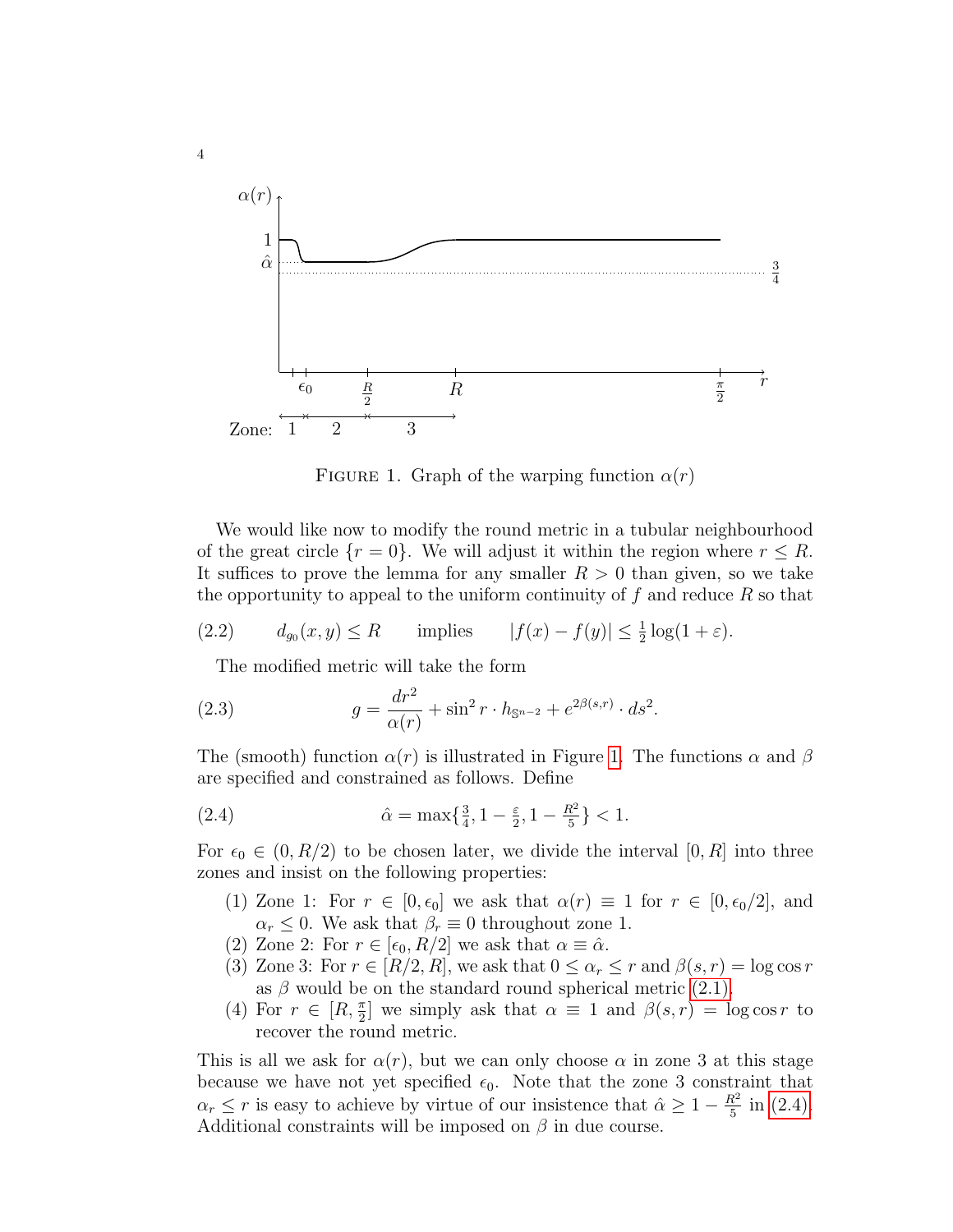A short computation (verified by Mathematica) reveals that the sectional curvatures of g are given by

$$
K_{ri} = \alpha - \frac{1}{2}\alpha_r \cot r
$$

$$
K_{rs} = -\frac{1}{2}\alpha_r \beta_r - \alpha \beta_{rr} - \alpha (\beta_r)^2
$$

$$
K_{is} = -\alpha \beta_r \cot r
$$

$$
K_{ij} = \csc^2 r - \alpha \cot^2 r
$$

The individual sectional curvatures may be illuminating, but the proof is only concerned with them to the extent that they help us show that the  $g$  we will construct has positive scalar curvature. The scalar curvature is given by

<span id="page-4-1"></span>(2.5) 
$$
\mathcal{R} = 2K_{rs} + 2(n-2)K_{ri} + 2(n-2)K_{is} + (n-2)(n-3)K_{ij}
$$

and the resulting formula is somewhat easier to compute by hand. We will establish the bounds in Table [1](#page-4-0) in the three zones.

<span id="page-4-0"></span>Table 1. Sectional curvature lower bounds

| Section $\parallel$ Zone 1 | Zone 2                            | Zone 3 |
|----------------------------|-----------------------------------|--------|
| $K_{ri}$                   |                                   |        |
| $K_{rs}$                   | $-\alpha(\beta_{rr}+(\beta_r)^2)$ |        |
| $K_{is}$                   | $-\alpha\beta_r \cot r$           |        |
| $K_{ij}$                   | $\frac{1-\hat{\alpha}}{r^2}$      |        |

By our assumptions, it is easy to verify that  $K_{ri} \geq \frac{1}{4}$  $\frac{1}{4}$  everywhere. Indeed, outside zone 3 we have  $-\frac{1}{2}$  $\frac{1}{2}\alpha_r \cot r \geq 0$  so  $K_{ri} \geq \alpha \geq \frac{3}{4}$  $\frac{3}{4}$ , whereas in zone 3, because  $\alpha_r \cot r \leq \frac{\alpha_r}{r} \leq 1$  we have  $K_{ri} \geq \alpha - \frac{1}{2} \geq \frac{1}{4}$  $\frac{1}{4}$ . Therefore  $K_{ri}$  always serves to make the scalar curvature more positive.

Second, our assumptions imply that  $K_{rs} \geq 0$  outside zone 2. Indeed, in zone 1 we have  $\beta_r \equiv 0$ , so  $K_{rs} \equiv 0$  there. In zone 3, because  $\beta = \log \cos r$ , the expression for the sectional curvature simplifies to  $K_{rs} = \alpha + \frac{1}{2}$  $\frac{1}{2}\alpha_r \tan r$ , and both terms are nonnegative. In zone 2, because  $\alpha_r \equiv 0$ , the expression for the sectional curvature simplifies to

<span id="page-4-3"></span>(2.6) 
$$
K_{rs} = -\alpha(\beta_{rr} + (\beta_r)^2)
$$

but we will need to carefully absorb this (possibly large and negative) term elsewhere.

Third, our assumptions imply that  $K_{is} \geq 0$  outside zone 2. Indeed, in zone 1 we have  $\beta_r \equiv 0$ , so  $K_{is} \equiv 0$  there. In zone 3, because  $\beta = \log \cos r$ , the expression for the sectional curvature simplifies to  $K_{is} \equiv \alpha \geq 0$ .

<span id="page-4-2"></span>Finally, we observe that

(2.7) 
$$
K_{ij} = \frac{1}{\sin^2 r} \left( 1 - \alpha \cos^2 r \right) \ge 0.
$$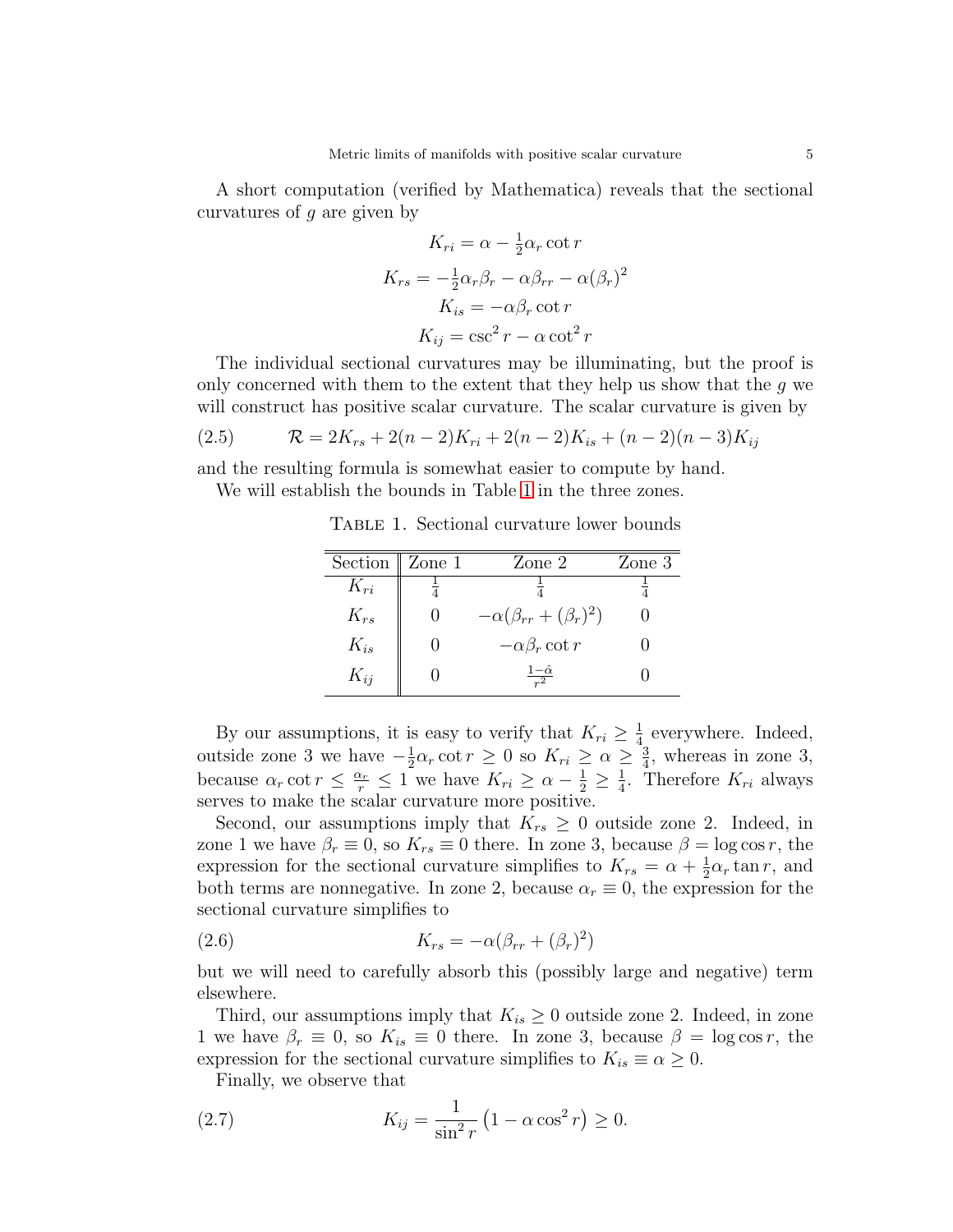

<span id="page-5-0"></span>FIGURE 2. Graph of the smooth cut-off function  $\eta$ 



<span id="page-5-1"></span>FIGURE 3. Graph of the smooth cut-off function  $\varphi$ 

At this point we have shown that outside zone 2, each of the sectional curvatures considered is nonnegative and  $K_{ri} \geq \frac{1}{4}$  $\frac{1}{4}$ , and so the scalar curvature  $(2.5)$  of g is positive outside zone 2.

Within zone 2 we must be a little more careful. First we observe that within zone 2 we can develop estimate [\(2.7\)](#page-4-2) to

$$
K_{ij} \ge \frac{1-\hat{\alpha}}{r^2},
$$

which is very large for small  $r$ , and we will arrange that it dominates the curvatures  $K_{rs}$  and  $K_{is}$ .

To this end, it will be useful to construct a cut-off function adapted to this situation. We start by picking a non-decreasing function  $\eta \in C^{\infty}(\mathbb{R}, [0, 1])$ with  $\eta(x) = 0$  for  $x \leq \frac{1}{2}$  $\frac{1}{2}$  and  $\eta(x) = 1$  for  $x \ge 1$ , as in Figure [2.](#page-5-0) We may as well assume that  $\eta' \leq \tilde{C}$  and  $|\eta''| \leq C$ , for some universal constant C, so that our estimates do not depend on the choice of  $\eta$  we make.

For a tiny  $\delta \in (0,1)$  to be chosen in a moment, define the scaled cut-off  $\varphi \in C^{\infty}(\mathbb{R}, [0, 1])$  by

<span id="page-5-2"></span>
$$
\varphi(r) := \eta \left( 1 + \delta \log \frac{2r}{R} \right),\,
$$

as illustrated in Figure [3.](#page-5-1)

Then  $\varphi$  is also non-decreasing, with  $\varphi(r) = 0$  for

(2.8) 
$$
r \le \epsilon_0 := e^{-\frac{1}{2\delta}} \frac{R}{2},
$$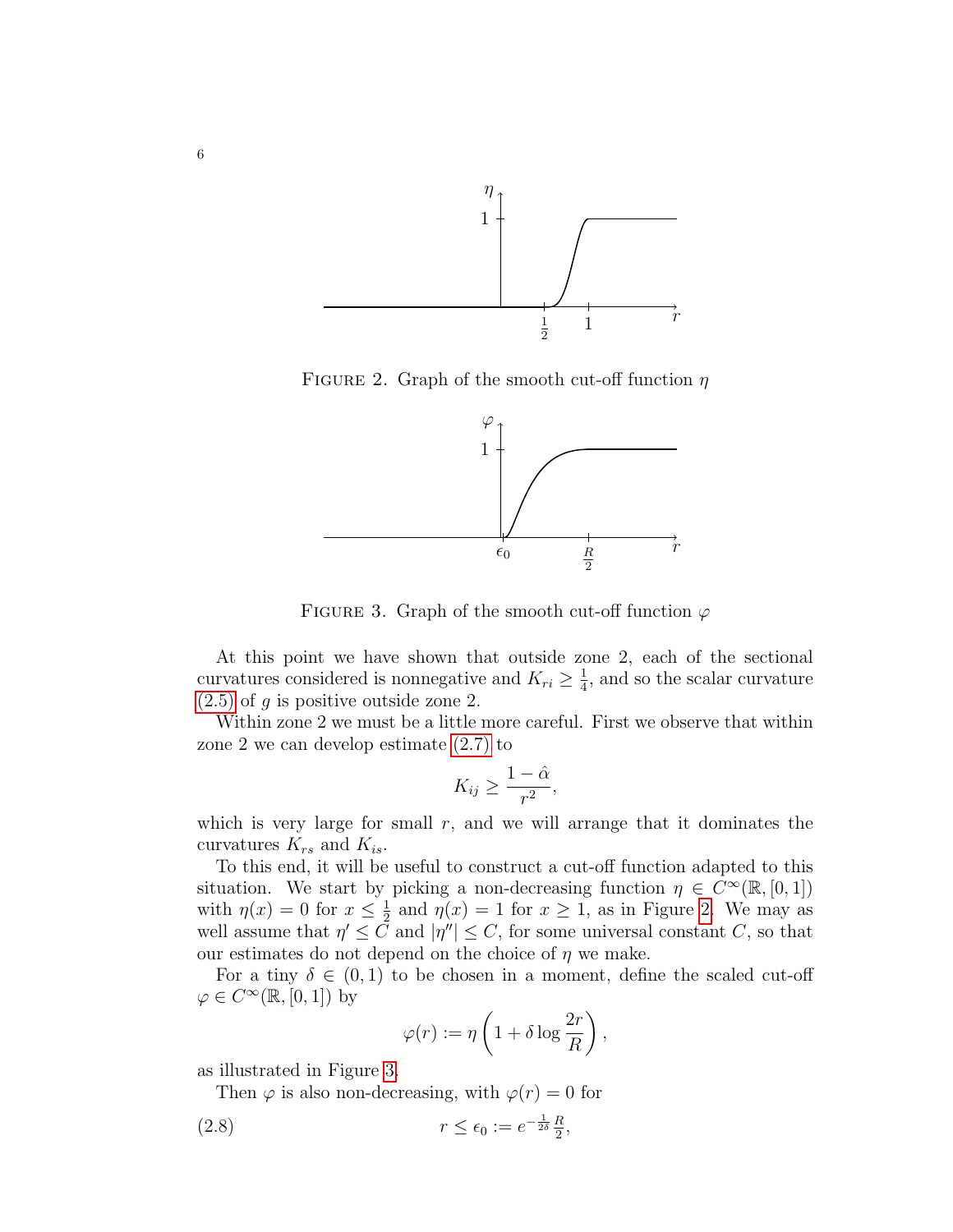i.e. in zone 1, but now with  $\varphi(r) = 1$  for  $r \geq \frac{R}{2}$  $\frac{R}{2}$ , i.e. in zone 3. We observe that

<span id="page-6-1"></span>
$$
0 \le \varphi'(r) \le \frac{C\delta}{r}
$$
 and  $|\varphi''(r)| \le \frac{C\delta}{r^2}$ 

for some universal C. Define

(2.9) 
$$
\beta(s,r) = \varphi(r) \log \cos r + (1 - \varphi(r)) f(s,0),
$$

where  $f(s, 0)$  refers to the conformal scaling factor from the theorem, restricted to the great circle  $\{r=0\}$ . That is, we interpolate between  $f(s,0)$  near  $r=0$ and  $\log \cos r$  for  $r \geq \frac{R}{2}$  $\frac{R}{2}$ , and note that for  $0 < r \leq R < \frac{1}{100}$ , we have

<span id="page-6-0"></span>
$$
\log \cos r \ge \log \cos \frac{1}{100} > -1 \ge f(s, 0)
$$

and so

(2.10) 
$$
f(s,0) \leq \beta(s,r) \leq \log \cos r.
$$

Then in zone 1 we have  $\beta(s,r) = f(s,0)$  (so  $\beta_r = 0$  as specified) and in zone 3 we have  $\beta(s,r) = \log \cos r$ , also as specified. We compute

(2.11) 
$$
\beta_r = \varphi'(r) \left[ \log \cos r - f(s, 0) \right] - \varphi(r) \tan r
$$

and so in zone 2 we have

<span id="page-6-2"></span>
$$
\beta_r \le -\varphi'(r)f(s,0) \le \frac{C\delta \bar{f}}{r}
$$

for universal C (recall  $-f \leq \bar{f}$ ). This gives us a lower bound in zone 2 of  $K_{is} \geq -\frac{C\delta\bar{f}}{r^2}$ . In the other direction, we have

$$
\beta_r \ge \varphi'(r) \big[ \log \cos R + 1 \big] - \tan R \ge -\tan R \ge -\frac{1}{10},
$$

say, because  $f \leq -1$  and  $R < \frac{1}{100}$ . Meanwhile

(2.12) 
$$
\beta_{rr} = \varphi''(r) \left[ \log \cos r - f(s, 0) \right] - 2\varphi'(r) \tan r - \varphi(r) \sec^2 r
$$

$$
\leq |\varphi''(r)| \left[ -\log \cos R + \bar{f} \right]
$$

and so in zone 2 we have

$$
\beta_{rr} \le \frac{C\delta \bar{f}}{r^2},
$$

because  $-\log \cos R \le -\log \cos \frac{1}{100} < 1 \le \bar{f}$ . Combining, we find from [\(2.6\)](#page-4-3) that

$$
K_{rs} = -\alpha(\beta_{rr} + (\beta_r)^2) \ge -\frac{C\delta \bar{f}^2}{r^2} - \frac{1}{100}
$$

in zone 2, where we are using that  $\delta$  < 1 and  $\bar{f} \geq 1$ , and C is a different universal constant each time. This new information allows us to revise our sectional curvature lower bounds as in Table [2.](#page-7-0) Keeping in mind that the scalar curvature is given by  $(2.5)$ , we find that for sufficiently small  $\delta$ , depending only on  $\bar{f}$  and  $\hat{\alpha}$ , we have  $\mathcal{R} > 0$ . Fixing such a  $\delta > 0$ , we obtain Part (1) of the lemma.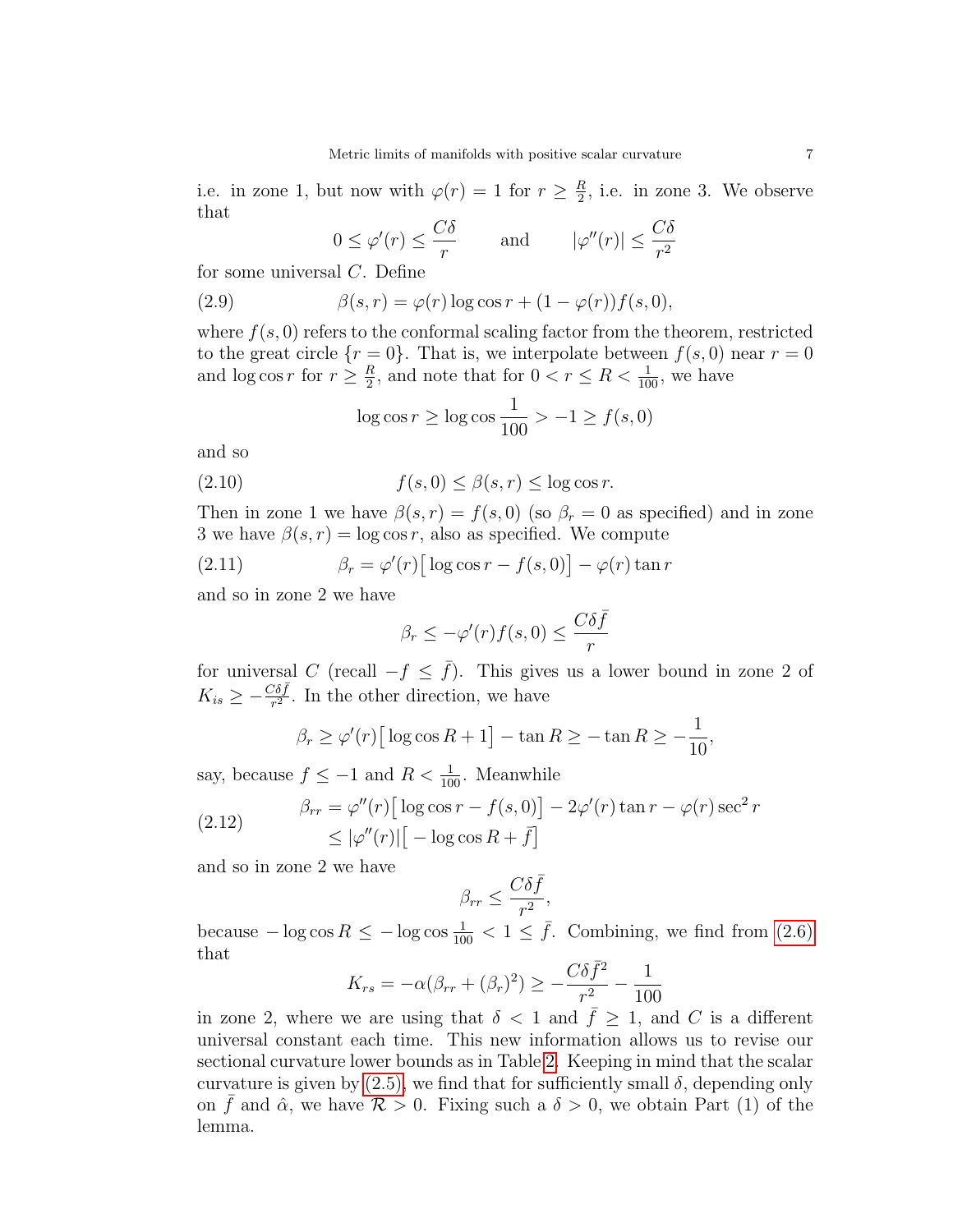Table 2. Sectional curvature lower bounds - revised

<span id="page-7-0"></span>

| Section $\parallel$ Zone 1 | Zone 2                                           | Zone 3 |
|----------------------------|--------------------------------------------------|--------|
| $K_{ri}$                   |                                                  |        |
| $K_{rs}$                   | $C\delta \bar{f}^2$<br>$\overline{100}$<br>$r^2$ |        |
| $K_{is}$                   | $-\frac{C\delta\bar{f}}{r^2}$                    |        |
| $K_{ij}$                   | $\frac{1-\hat{\alpha}}{r^2}$                     |        |

Note that only now that we have picked  $\delta$  is  $\epsilon_0$  determined by [\(2.8\)](#page-5-2) and β is fixed. That allows us to fix a specific function  $\alpha$  in zone 1, i.e. any non-increasing function that is identically 1 on  $[0, \epsilon_0/2]$  and ends up at  $\hat{\alpha}$  by  $r = \epsilon_0$ .

Part (2) of the lemma is immediate by construction. To see part (3) of the lemma, note that the ansatz [\(2.3\)](#page-3-2) and [\(2.10\)](#page-6-0) means that the only part of the metric that can expand compared with the standard metric  $g_0$  is the  $dr^2$  part. Indeed, because  $\alpha(r) \geq \hat{\alpha}$ , we have  $g \leq \frac{1}{\hat{\alpha}} g_0$ , and because  $\hat{\alpha} \geq 1 - \frac{\varepsilon}{2}$  by [\(2.4\)](#page-3-1) mated, because  $\alpha(r) \leq \alpha$ , we have  $g \leq \frac{\alpha}{\alpha} g_0$ , and because  $\alpha \leq 1 - \frac{2}{2}$  by  $(2.4)$ <br>we deduce that  $g \leq (1 + \varepsilon)g_0$  throughout  $\mathbb{S}^n$ , as claimed in Part (3). (Note that  $\frac{1}{1-\frac{\varepsilon}{2}} \leq 1 + \varepsilon$  when  $\varepsilon \in (0,1)$ .)

To see Part (4), first note that by Part (2) we need only consider the inequality within  $\mathcal{C}_R$ . Within  $\mathcal{C}_R$ , the metric g is larger even than the round metric  $g_0$ , let alone  $e^{2f}g_0$ , except possibly in the s direction. Indeed, by the ansatz [\(2.3\),](#page-3-2) the second inequality [\(2.10\)](#page-6-0) for  $\beta$ , and the fact that  $\alpha \leq 1$ , we see that

$$
g \ge e^{2(\beta(s,r) - \log \cos r)} g_0,
$$

and so because  $-\log \cos r \geq 0$ , and by the first inequality [\(2.10\)](#page-6-0) for  $\beta$ , we obtain

$$
g \ge e^{2f(s,0)}g_0
$$

within  $\mathcal{C}_R$ . The uniform continuity of [\(2.2\)](#page-3-3) tells us that

$$
|f(s,0) - f(s,r)| < \frac{1}{2}\log(1+\varepsilon),
$$

and in particular that

$$
e^{2f(s,0)} \ge e^{2f(s,r) - \log(1+\varepsilon)}
$$

and hence

$$
(1+\varepsilon)g \ge e^{2f}g_0
$$

as claimed in Part (4).

Part (5) is immediate from the ansatz [\(2.3\)](#page-3-2) and the definition [\(2.9\)](#page-6-1) of  $\beta$ .  $\Box$ 

## 3. Construction of the approximating metrics

Given a metric  $h = e^{2f}g_0$  and two nearby points  $x, y \in \mathbb{S}^n$ , the (shorter) arc of the great circle connecting x and y has h-length roughly equal to  $d_h(x, y)$ as articulated in the following lemma.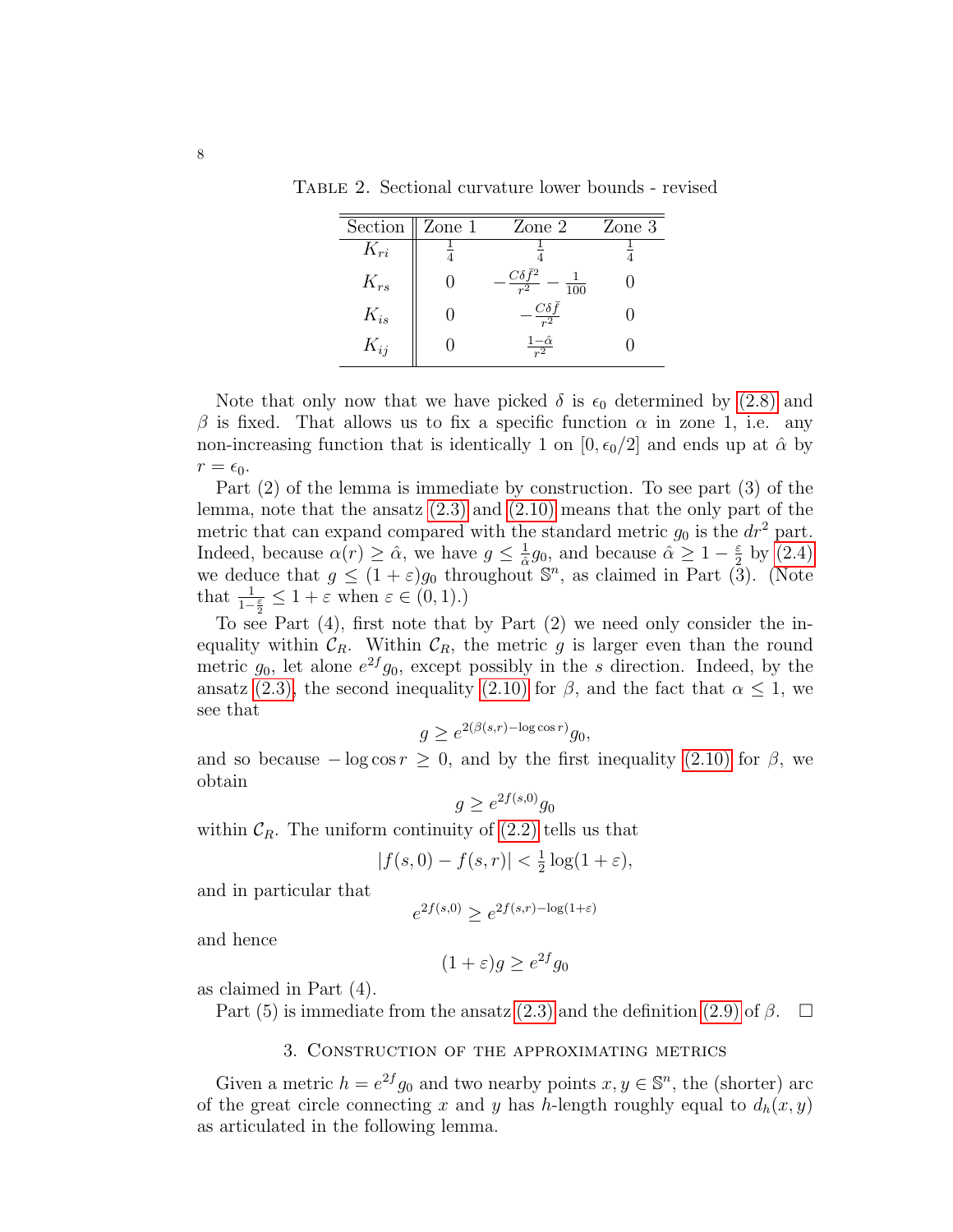<span id="page-8-1"></span>**Lemma 3.1.** Suppose  $h = e^{2f}g_0$ , where  $f \in C^0(\mathbb{S}^n)$ , and suppose  $\varepsilon > 0$ . Then there exists  $\delta \in (0,1)$  such that if  $x, y \in \mathbb{S}^n$  with  $d_h(x, y) \leq 2\delta$ , then

$$
L_h(\mathcal{C}_{x,y}) \le (1+\varepsilon)d_h(x,y).
$$

where  $\mathcal{C}_{x,y}$  is a minimising geodesic, with respect to the round metric, connecting x and y.

*Proof.* Let  $\bar{f} := \max(-f)$ . Because f is continuous on a compact space, it is uniformly continuous, and so there exists  $\delta > 0$  so that

<span id="page-8-0"></span>(3.1) 
$$
d_{g_0}(\tilde{x}, \tilde{y}) \le 2\delta e^{\tilde{f}} \qquad \text{implies} \qquad |f(\tilde{x}) - f(\tilde{y})| < \frac{1}{2}\log(1+\varepsilon).
$$

Notice that  $d_{g_0}(x, y) \leq e^{\bar{f}} d_h(x, y) \leq 2\delta e^{\bar{f}},$  and so we can apply [\(3.1\)](#page-8-0) with  $\tilde{x} = x$  and  $\tilde{y}$  an arbitrary point on  $\mathcal{C}_{x,y}$  to obtain

(3.2)  
\n
$$
L_h(\mathcal{C}_{x,y}) = L_{e^{2f}g_0}(\mathcal{C}_{x,y})
$$
\n
$$
\leq (1+\varepsilon)^{\frac{1}{2}} L_{e^{2f(x)}g_0}(\mathcal{C}_{x,y})
$$
\n
$$
= (1+\varepsilon)^{\frac{1}{2}} d_{e^{2f(x)}g_0}(x,y).
$$

Similarly, we can apply [\(3.1\)](#page-8-0) with  $\tilde{x} = x$  and  $\tilde{y}$  an arbitrary point on a minimising h-geodesic  $\gamma_{x,y}$  from x to y to continue

(3.3)  

$$
L_h(\mathcal{C}_{x,y}) \le (1+\varepsilon)^{\frac{1}{2}} L_{e^{2f(x)}g_0}(\gamma_{x,y})
$$

$$
\le (1+\varepsilon)L_h(\gamma_{x,y})
$$

$$
= (1+\varepsilon)d_h(x,y)
$$

Proof of Theorem [1.1.](#page-0-0) By mollification, it suffices to prove the theorem for smooth f. By scaling, it suffices to consider the case  $f \leq -1$ . To see this, suppose  $f \leq L$  for some  $L \in \mathbb{R}$ . We may apply the assertion to  $\tilde{h} := e^{2(f - L - 1)}g_0$ to obtain a sequence  $\tilde{g}_i$  approaching  $\tilde{h}$  with  $\mathcal{R}(\tilde{g}_i) > 0$ . The rescaled sequence  $g_i = e^{2(L+1)}\tilde{g}_i$  retains the positive scalar curvature and approaches the original desired destination metric  $e^{2f}g_0$ . As earlier, we adopt the shorthand

$$
h := e^{2f} g_0.
$$

Suppose  $\varepsilon \in (0,1)$  is arbitrary. The theorem will be proved if we can construct a metric  $g_{\varepsilon}$  on  $\mathbb{S}^n$  with the properties that

- (1)  $\mathcal{R}(g_{\varepsilon}) > 0$
- (2)  $h \leq (1+\varepsilon)g_{\varepsilon}$

(3)  $d_{g_{\varepsilon}}(x, y) \leq d_h(x, y) + C\varepsilon$  for some universal  $C < \infty$  and all  $x, y \in \mathbb{S}^n$ . For the given  $\varepsilon$ , let  $\delta > 0$  be as in Lemma [3.1.](#page-8-1) We abbreviate  $\eta = \varepsilon \delta/6$ .

Our first task is to find a large number of disjoint great circles so that every pair of points in the sphere is close to one of them. To do this, let  $P \in \mathbb{N}$  be the largest number of pairwise disjoint  $g_0$ -geodesic balls of radius  $\eta$  that can be squeezed into the sphere  $\mathbb{S}^n$ , and make a choice  $\{B_n(w_i)\}_{i=1}^{i=P}$  of such balls. Thus every point in the sphere lies within a distance  $2\eta$  of one such point  $w_i$ .

 $\Box$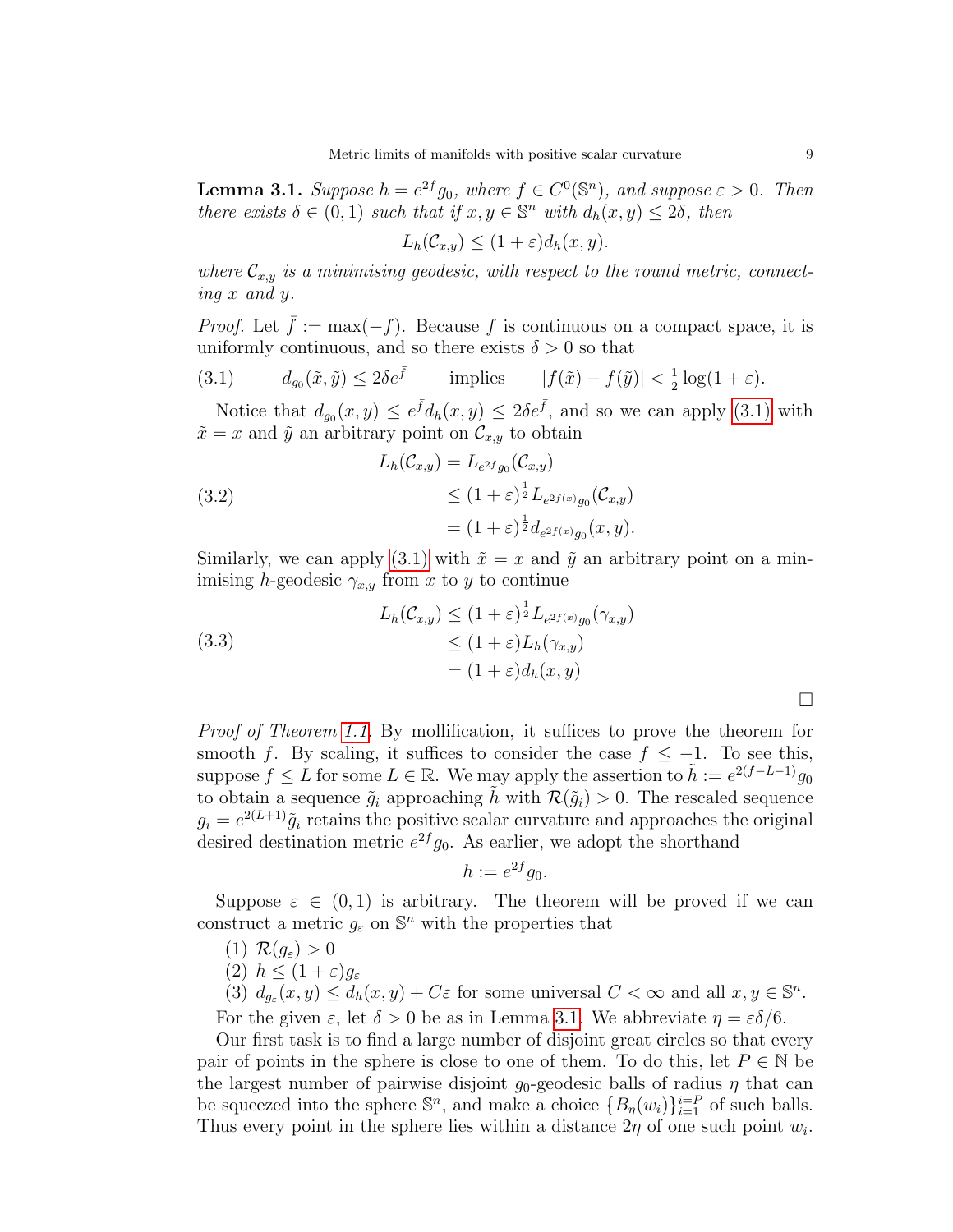Taking each unordered pair  $\{w_i, w_j\}$  of distinct points in turn, we choose a great circle that passes within a distance  $\eta$  of both  $w_i$  and  $w_j$ , but does not intersect any of the previously picked great circles. We end up with a finite set  $\{\mathcal{C}_{\gamma}\}_{\gamma=1}^N$  of great circles so that given any pair of distinct points x and y in the sphere, both x and y lie within a  $g_0$ -distance  $3\eta$  of a common great circle  $\mathcal{C}_{\gamma}$ .

Pick  $R \in (0, \frac{1}{100})$  sufficiently small so that the R-tubular neighbourhoods of the great circles  $\mathcal{C}_{\gamma}$  are pairwise disjoint. Each of the tubular neighbourhoods can now be excised and replaced with the corresponding metric constructed in Lemma [2.1.](#page-2-1) We call the resulting metric  $g_{\varepsilon}$  and claim that it enjoys the properties (1)-(3) listed above.

The positive scalar curvature follows immediately from Lemma [2.1,](#page-2-1) as does the inequality  $h \leq (1+\varepsilon)g_{\varepsilon}$ . It remains to prove that for arbitrary  $x, y \in \mathbb{S}^n$ we have  $d_{g_{\varepsilon}}(x, y) \leq d_h(x, y) + C\varepsilon$ .

<span id="page-9-0"></span>We first claim that if  $d_h(\tilde{x}, \tilde{y}) \leq \delta$  then

(3.4) 
$$
d_{g_{\varepsilon}}(\tilde{x}, \tilde{y}) \leq d_h(\tilde{x}, \tilde{y}) + C\delta \varepsilon
$$

for universal C. To prove the claim, we can adjust  $\tilde{x}$  and  $\tilde{y}$  to nearby points a and b (respectively) on one of the great circles C, with  $d_{g_0}(\tilde{x}, a) \leq 3\eta$  and  $d_{g_0}(\tilde{y}, b) \leq 3\eta$ , so

(3.5)  
\n
$$
d_h(a, b) \leq d_h(a, \tilde{x}) + d_h(\tilde{x}, \tilde{y}) + d_h(\tilde{y}, b)
$$
\n
$$
\leq 3\eta + \delta + 3\eta
$$
\n
$$
\leq 2\delta
$$

where we recall that  $d_h < d_{g_0}$  and  $\eta = \varepsilon \delta/6 \leq \delta/6$ . By the fact that  $g_{\varepsilon} \leq$  $(1+\varepsilon)g_0$  (which also follows from Lemma [2.1\)](#page-2-1) and so  $d_{g_{\varepsilon}} \leq 2d_{g_0}$ , we compute

$$
d_{g_{\varepsilon}}(\tilde{x}, \tilde{y}) \leq d_{g_{\varepsilon}}(\tilde{x}, a) + d_{g_{\varepsilon}}(a, b) + d_{g_{\varepsilon}}(b, \tilde{y})
$$
  
\n
$$
\leq 2d_{g_{0}}(\tilde{x}, a) + L_{g_{\varepsilon}}(\mathcal{C}_{a,b}) + 2d_{g_{0}}(b, \tilde{y})
$$
  
\n
$$
\leq 6\eta + L_{h}(\mathcal{C}_{a,b}) + 6\eta \qquad \text{(because } L_{h}(\mathcal{C}_{a,b}) = L_{g_{\varepsilon}}(\mathcal{C}_{a,b}))
$$
  
\n
$$
\leq 12\eta + (1 + \varepsilon)d_{h}(a, b) \qquad \text{(by Lemma 3.1)}
$$
  
\n
$$
\leq 12\eta + (1 + \varepsilon)[d_{h}(a, \tilde{x}) + d_{h}(\tilde{x}, \tilde{y}) + d_{h}(\tilde{y}, b)]
$$
  
\n
$$
\leq C\eta + (1 + \varepsilon)d_{h}(\tilde{x}, \tilde{y})
$$
  
\n
$$
\leq d_{h}(\tilde{x}, \tilde{y}) + C\varepsilon\delta
$$

where C is universal and we have used that  $\eta = \varepsilon \delta/6$  and  $d_h(\tilde{x}, \tilde{y}) \leq \delta$ . This is precisely the claim [\(3.4\).](#page-9-0)

Now let  $\gamma : [0, d_h(x, y)] \to \mathbb{S}^n$  be a unit-speed minimising geodesic, with respect to h, connecting x and y. We divide  $\gamma$  up into  $\delta$ -chunks by defining  $x_k = \gamma(k\delta)$  for  $k = 0, ..., \ell$ , where  $\ell = [d_h(x, y)/\delta] \le C/\delta$ , and add a final point

10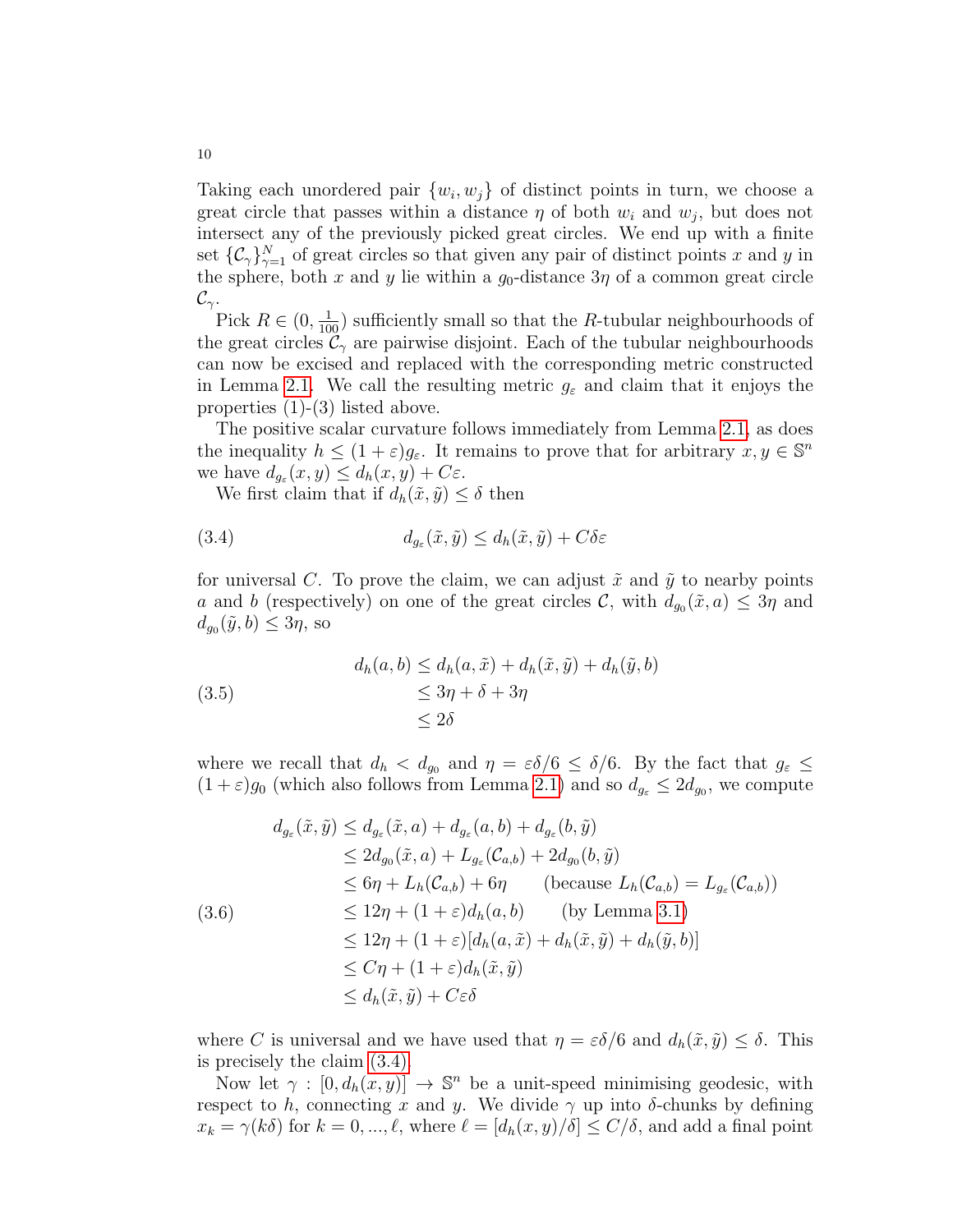$$
x_{\ell+1} := y. \text{ Then}
$$
  
\n
$$
d_{g_{\varepsilon}}(x, y) \le \sum_{k=0}^{\ell} d_{g_{\varepsilon}}(x_k, x_{k+1})
$$
  
\n
$$
(3.7)
$$
  
\n
$$
\le C\ell \delta \varepsilon + \sum_{k=0}^{\ell} d_h(x_k, x_{k+1}) \qquad \text{(by the claim)}
$$
  
\n
$$
\le C\varepsilon + d_h(x, y)
$$

where C is always universal. Thus all properties  $(1)-(3)$  claimed above have been established.

#### 4. The torus case

<span id="page-10-0"></span>In this section we outline the changes to the argument required in order to adapt the proof of Theorem [1.1](#page-0-0) to prove Theorem [1.2.](#page-1-0)

In this case, instead of criss-crossing the sphere with great circles, we consider closed geodesics in the torus that are so numerous that any two points in the torus can be perturbed to lie on a common such geodesic. We can then excise disjoint tubular neighbourhoods of these geodesics and replace them by shrunk metrics somewhat as in the spherical case of Theorem [1.1.](#page-0-0) One difference is that unlike in the case of the sphere, the torus has no positive scalar curvature with which errors can be absorbed. Therefore we must allow a small drop in the scalar curvature. The analogue of Lemma [2.1](#page-2-1) is then:

**Lemma 4.1.** Suppose  $n > 4$ , C is a simple closed geodesic in a flat ndimensional manifold M, and  $R > 0$  is sufficiently small so that C admits a R-tubular neighbourhood  $C_R$ . Suppose  $f \in C^{\infty}(M)$  with  $f \leq -1$ , and define  $\bar{f} = \max(-f)$ , so that  $f \in [-\bar{f}, -1]$ . Then for each  $\varepsilon \in (0, 1)$  we can find a new smooth Riemannian metric g on M with the properties that

- (1)  $\mathcal{R}(g) \geq -\varepsilon$
- (2)  $q = q_0$  outside  $\mathcal{C}_R$
- (3)  $g \leq (1+\varepsilon)g_0$  throughout M
- (4)  $e^{2f}g_0 \leq (1+\varepsilon)g$ , and in particular  $e^{-2\bar{f}}g_0 \leq (1+\varepsilon)g$
- (5) The metrics on C induced by restricting  $e^{2f}g_0$  and g are equal. That is, they agree on the length of the vector  $\partial_s$ .

In order to adapt the proof of Lemma [2.1,](#page-2-1) we replace the ansatz [\(2.3\)](#page-3-2) by

(4.1) 
$$
g = \frac{dr^2}{\alpha(r)} + r^2 \cdot h_{\mathbb{S}^{n-2}} + e^{2\beta(s,r)} \cdot ds^2.
$$

The flat torus case would be  $\alpha \equiv 1$  and  $\beta \equiv 0$ . We can now compute the sectional curvatures to be λ<sub>1</sub>

$$
K_{ri} = -\frac{\alpha_r}{2r}
$$

$$
K_{rs} = -\frac{1}{2}\alpha_r \beta_r - \alpha \beta_{rr} - \alpha (\beta_r)^2
$$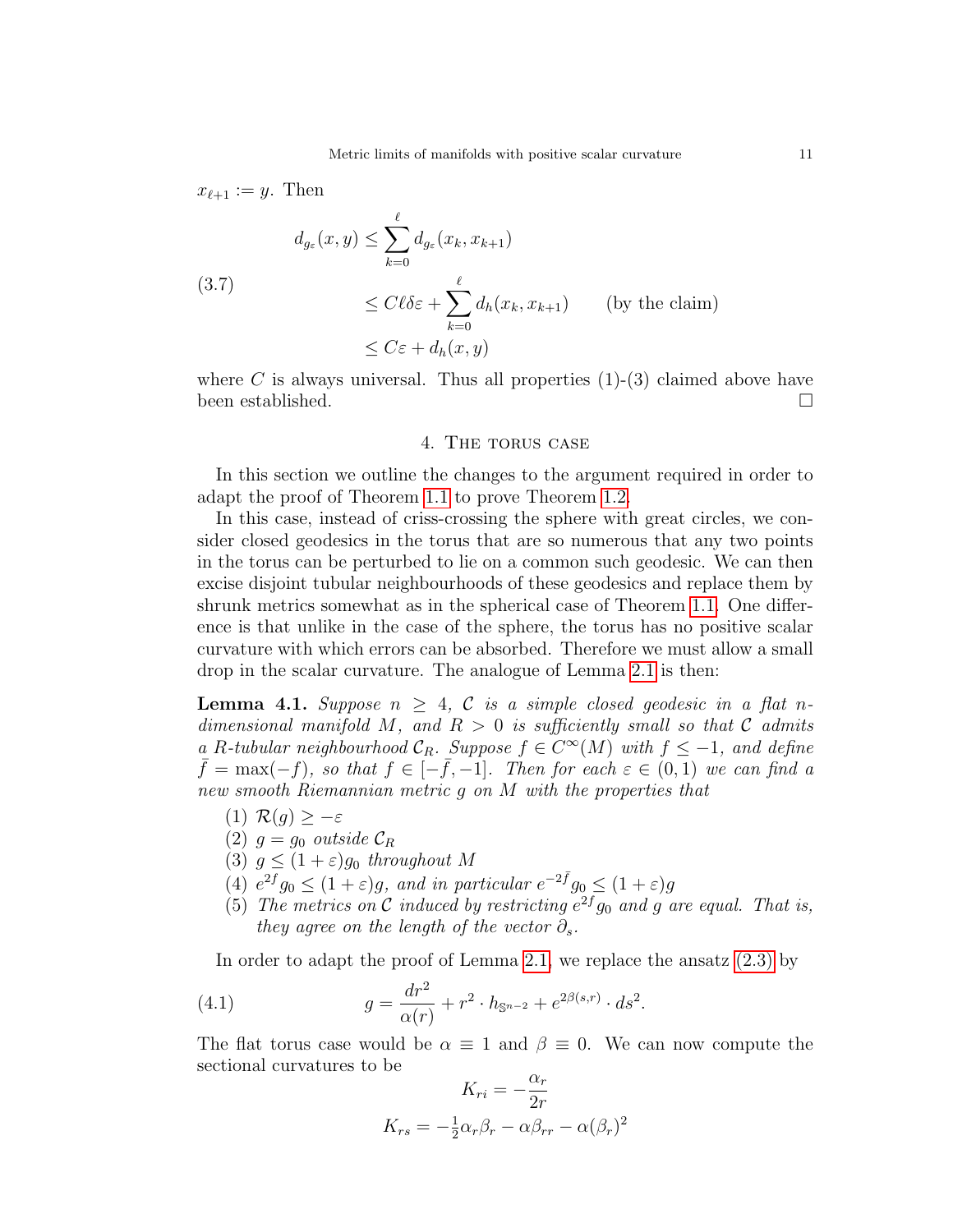$$
12\quad
$$

$$
K_{is} = -\frac{\alpha \beta_r}{r}
$$

$$
K_{ij} = \frac{1 - \alpha}{r^2}.
$$

We can choose  $\alpha$  essentially as before, although we drop the condition that  $\hat{\alpha} \geq 3/4$  and ask that it is much closer to 1 by insisting that  $R \leq 1$  and defining

(4.2) 
$$
\hat{\alpha} = 1 - \frac{\varepsilon R^2}{5n} < 1,
$$

which ensures, in particular, that  $\hat{\alpha} \geq 1 - \frac{\varepsilon}{2}$  $\frac{\varepsilon}{2}$ , but also allows us to insist that

> $\alpha_r \leq \frac{\varepsilon r}{r}$ n

in zone 3, which forces a lower bound  $K_{ri} \geq -\frac{\varepsilon}{2n}$  there.

We retain the condition  $\beta_r \equiv 0$  in zone 1, and in zone 3 and beyond we now simply require  $\beta \equiv 0$ . Thus  $K_{rs} \equiv 0$  in zones 1 and 3 as before. The general formula [\(2.9\)](#page-6-1) for  $\beta$  simplifies to

(4.3) 
$$
\beta(s,r) = (1 - \varphi(r))f(s,0),
$$

so the formula [\(2.11\)](#page-6-2) for  $\beta_r$  simplifies to

 $\beta_r = -\varphi'(r)) f(s, 0).$ 

The resulting upper bound for  $\beta_r$  remains identical but the lower bound improves to  $\beta_r \geq 0$ . The bound for  $\beta_{rr}$  remains the same, but with a simpler derivation.

The resulting sectional curvature lower bounds are summarised in Table [3.](#page-11-0) Given these bounds and the formula for the scalar curvature [\(2.5\),](#page-4-1) for the given

Table 3. Torus sectional curvature lower bounds

<span id="page-11-0"></span>

|          |                       | Section $\parallel$ Zone 1 Zone 2 Zone 3 |                 |
|----------|-----------------------|------------------------------------------|-----------------|
| $K_{ri}$ |                       |                                          | $\overline{2n}$ |
| $K_{rs}$ | $\mathbf{\mathbf{0}}$ | $\cdot \frac{C\delta \bar{f}^2}{r^2}$    |                 |
| $K_{is}$ | $\mathcal{O}$         | $\frac{C\delta\bar{f}}{r^2}$             |                 |
| $K_{ij}$ |                       | $\frac{1-\hat{\alpha}}{r^2}$             |                 |
|          |                       |                                          |                 |

 $\hat{\alpha}$  < 1, we can then pick  $\delta > 0$  sufficiently small so that the scalar curvature is positive in zone 2. Then [\(2.5\)](#page-4-1) implies that  $\mathcal{R} \geq 0$  outside zone 3, while in zone 3 we have

$$
\mathcal{R} \ge 2(n-2)K_{ri} \ge 2(n-2)(-\frac{\varepsilon}{2n}) \ge -\varepsilon.
$$